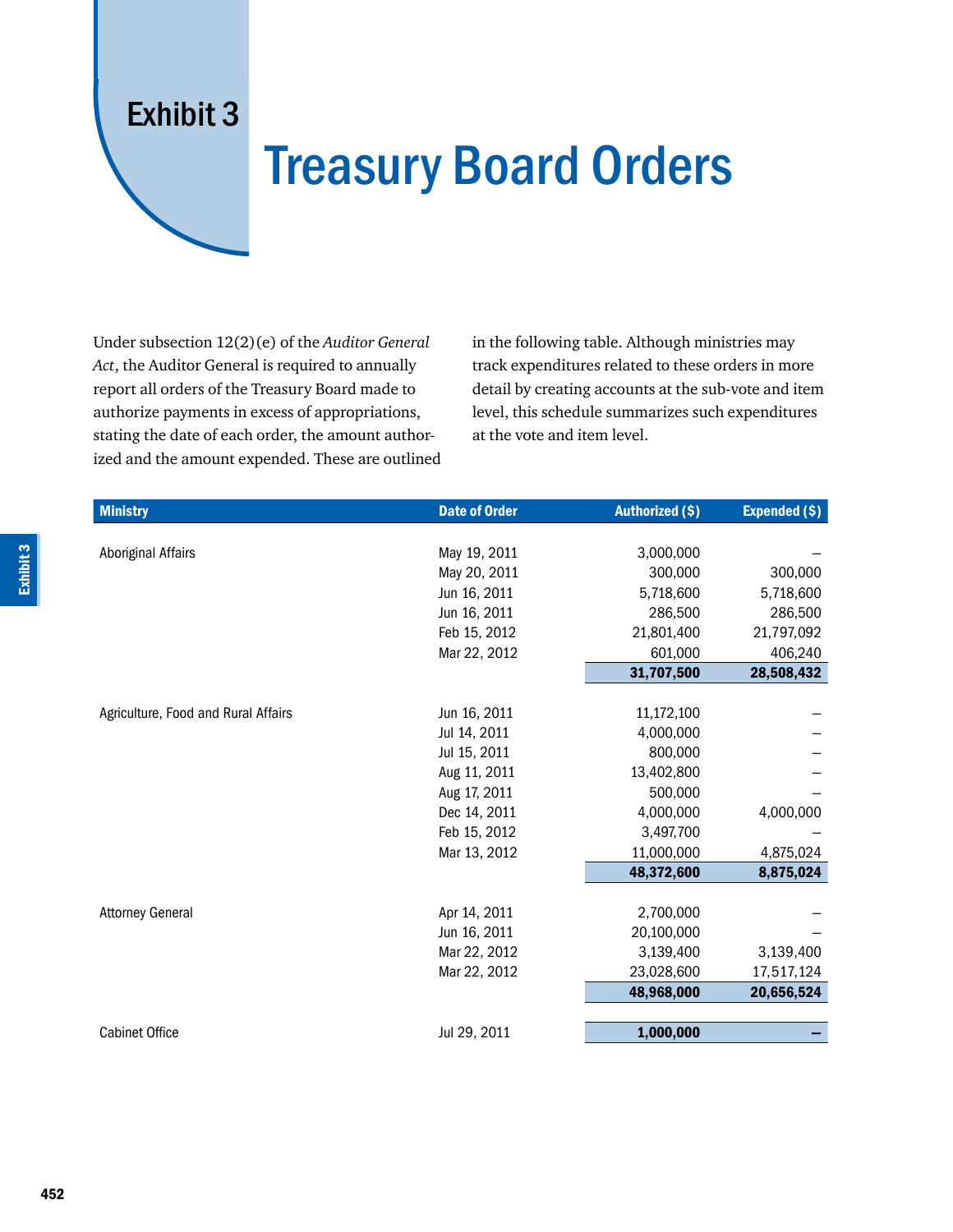| <b>Ministry</b>                                   | <b>Date of Order</b>         | <b>Authorized (\$)</b> | <b>Expended (\$)</b> |
|---------------------------------------------------|------------------------------|------------------------|----------------------|
|                                                   |                              |                        |                      |
| <b>Children and Youth Services</b>                | May 19, 2011                 | 8,190,000              | 7,952,253            |
|                                                   | Jun 16, 2011                 | 1,800,000              |                      |
|                                                   | Jul 14, 2011                 | 1,545,000              |                      |
|                                                   | Aug 11, 2011                 | 1,360,000              |                      |
|                                                   | Aug 19, 2011<br>Mar 14, 2012 | 4,950,800<br>6,746,500 |                      |
|                                                   |                              | 24,592,300             | 7,952,253            |
|                                                   |                              |                        |                      |
| Citizenship and Immigration                       | May 17, 2011                 | 687,500                | 687,500              |
|                                                   | Aug 11, 2011                 | 12,000,000             | 8,937,305            |
|                                                   | Mar 22, 2012                 | 266,600                | 266,600              |
|                                                   | Mar 30, 2012                 | 2,218,800              | 2,182,459            |
|                                                   |                              | 15,172,900             | 12,073,864           |
|                                                   |                              |                        |                      |
| <b>Community and Social Services</b>              | Aug 22, 2011                 | 642,100                | 634,183              |
|                                                   | Mar 19, 2012                 | 4,250,000              | 1,967,622            |
|                                                   |                              | 4,892,100              | 2,601,805            |
|                                                   |                              |                        |                      |
| <b>Community Safety and Correctional Services</b> | Mar 22, 2012                 | 74,393,700             | 71,406,605           |
|                                                   | Apr 11, 2012                 | 3,730,000              | 2,705,155            |
|                                                   |                              | 78,123,700             | 74,111,760           |
| <b>Economic Development and Trade</b>             | Apr 19, 2012                 | 229,800                | 229,800              |
|                                                   | Apr 19, 2012                 | 29,900,000             | 17,392,207           |
|                                                   |                              | 30,129,800             | 17,622,007           |
|                                                   |                              |                        |                      |
| Education                                         | May 19, 2011                 | 1,710,200              |                      |
|                                                   | Aug 11, 2011                 | 60,800                 |                      |
|                                                   | Dec 8, 2011                  | 51,500                 |                      |
|                                                   | Mar 19, 2012                 | 1,556,200              |                      |
|                                                   | Mar 19, 2012                 | 2,000,000              |                      |
|                                                   | Mar 22, 2012                 | 1,600,000              | 863,214              |
|                                                   |                              | 6,978,700              | 863,214              |
|                                                   | Aug 9, 2011                  | 3,874,600              | 3,874,600            |
| Energy                                            | Aug 15, 2012                 | 190,000,000            | 166,365,451          |
|                                                   |                              | 193,874,600            | 170,240,051          |
|                                                   |                              |                        |                      |
| Environment                                       | May 19, 2011                 | 700,000                | 659,962              |
|                                                   | Jul 14, 2011                 | 15,000,000             | 5,808,966            |
|                                                   | Jul 14, 2011                 | 3,675,000              | 1,419,858            |
|                                                   | Mar 22, 2012                 | 13,965,400             | 13,787,865           |
|                                                   |                              | 33,340,400             | 21,676,651           |
|                                                   |                              |                        |                      |
| Finance                                           | Aug 9, 2011                  | 3,000,000              |                      |
|                                                   | Jan 29, 2012                 | 3,228,700              | 1,234,189            |
|                                                   | Feb 13, 2012                 | 809,900                |                      |
|                                                   | Mar 22, 2012                 | 13,608,100             |                      |
|                                                   |                              | 20,646,700             | 1,234,189            |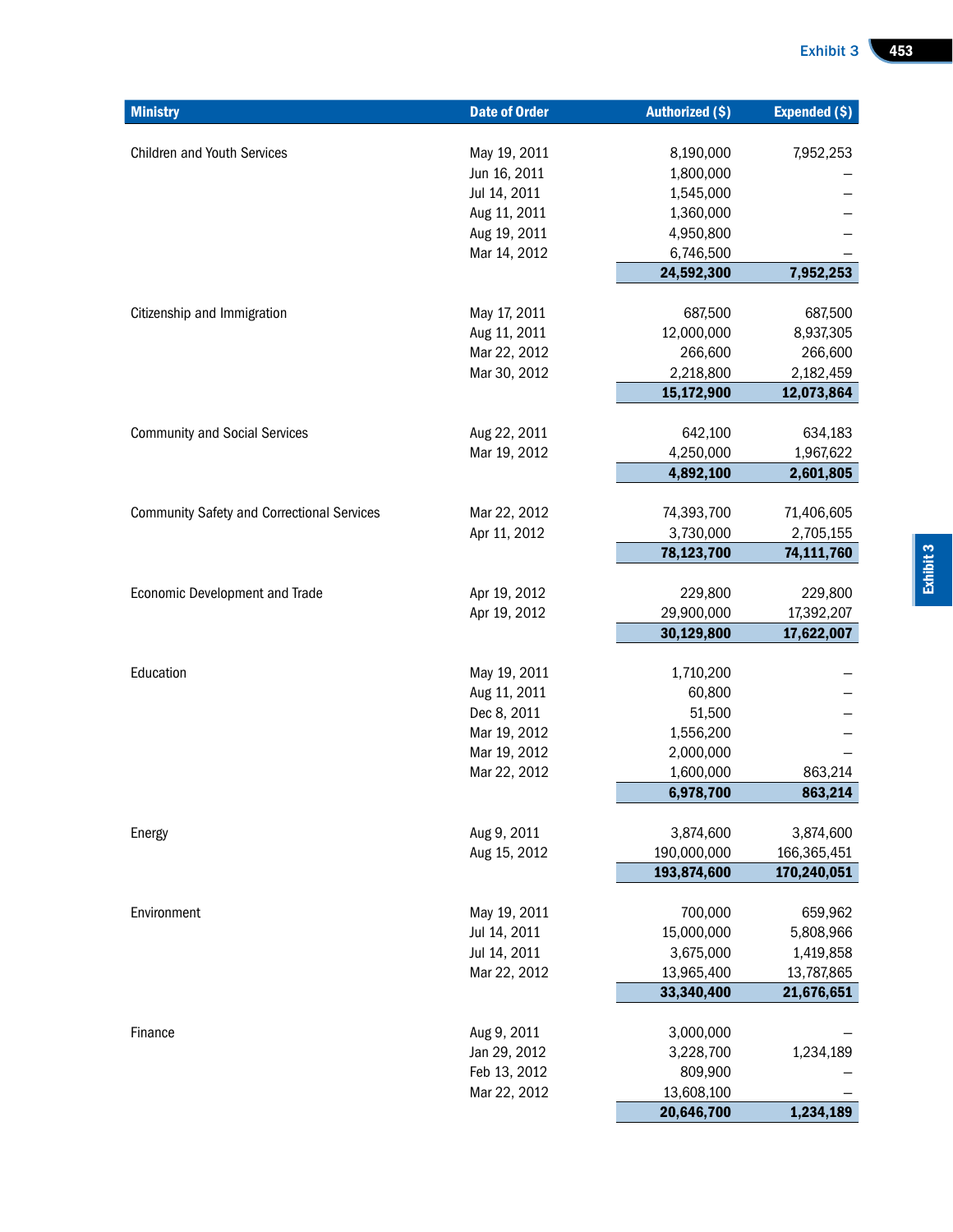| <b>Ministry</b>                          | <b>Date of Order</b>         | <b>Authorized (\$)</b> | <b>Expended (\$)</b> |
|------------------------------------------|------------------------------|------------------------|----------------------|
|                                          |                              |                        |                      |
| <b>Government Services</b>               | Jun 16, 2011                 | 1,324,400              | 670,797              |
|                                          | Jul 14, 2011                 | 821,400                | 821,400              |
|                                          | Aug 9, 2011                  | 238,000                |                      |
|                                          | Aug 11, 2011<br>Feb 15, 2012 | 67,400<br>550,000      | 550,000              |
|                                          | Mar 2, 2012                  | 1,724,000              | 288,662              |
|                                          | Mar 5, 2012                  | 3,325,200              | 3,325,200            |
|                                          |                              | 8,050,400              | 5,656,059            |
|                                          |                              |                        |                      |
| Health and Long-Term Care                | Aug 11, 2011                 | 2,000,000              |                      |
|                                          | Oct 31, 2011                 | 3,512,800              | 3,145,897            |
|                                          | Feb 6, 2012                  | 8,290,500              | 5,824,478            |
|                                          | Feb 15, 2012                 | 1,791,017,500          | 1,744,746,316        |
|                                          | Mar 19, 2012                 | 1,105,600              |                      |
|                                          | Mar 22, 2012                 | 90,744,200             | 77,509,270           |
|                                          | Apr 19, 2012                 | 2,000,000              |                      |
|                                          |                              | 1,898,670,600          | 1,831,225,961        |
|                                          |                              |                        |                      |
| Health Promotion and Sport               | Aug 9, 2011                  | 5,000,000              |                      |
|                                          | Aug 9, 2011                  | 3,000,000              |                      |
|                                          | Mar 19, 2012                 | 29,629,800             | 20,644,554           |
|                                          |                              | 37,629,800             | 20,644,554           |
| Infrastructure                           | Jun 16, 2011                 | 36,440,000             |                      |
|                                          | Aug 17, 2011                 | 52,000,000             |                      |
|                                          | Mar 22, 2012                 | 20,413,900             |                      |
|                                          | Apr 19, 2012                 | 2,650,000              |                      |
|                                          |                              | 111,503,900            |                      |
|                                          |                              |                        |                      |
| Labour                                   | Feb 7, 2012                  | 752,000                | 287,814              |
|                                          |                              |                        |                      |
| Municipal Affairs and Housing            | Aug 11, 2011                 | 1,000,000              | 1,000,000            |
|                                          | Aug 22, 2011                 | 5,000,000              | 5,000,000            |
|                                          | Mar 22, 2012                 | 3,015,000              | 2,776,101            |
|                                          | Apr 19, 2012                 | 753,000                | 752,707              |
|                                          |                              | 9,768,000              | 9,528,808            |
| <b>Natural Resources</b>                 | Aug 11, 2011                 | 2,000,000              | 2,000,000            |
|                                          | Aug 11, 2011                 | 175,000,000            | 138,091,753          |
|                                          | Aug 11, 2011                 | 3,150,000              |                      |
|                                          | Apr 19, 2012                 | 6,106,400              | 6,097,324            |
|                                          |                              | 186,256,400            | 146,189,077          |
|                                          |                              |                        |                      |
| Northern Development, Mines and Forestry | Apr 14, 2011                 | 13,900,000             | 13,900,000           |
|                                          | Jul 14, 2011                 | 4,500,000              | 585,074              |
|                                          | Aug 11, 2011                 | 21,000,000             | 12,691,079           |
|                                          | Dec 8, 2011                  | 792,000                | 602,853              |
|                                          | Mar 22, 2012                 | 450,000                |                      |
|                                          |                              | 40,642,000             | 27,779,006           |